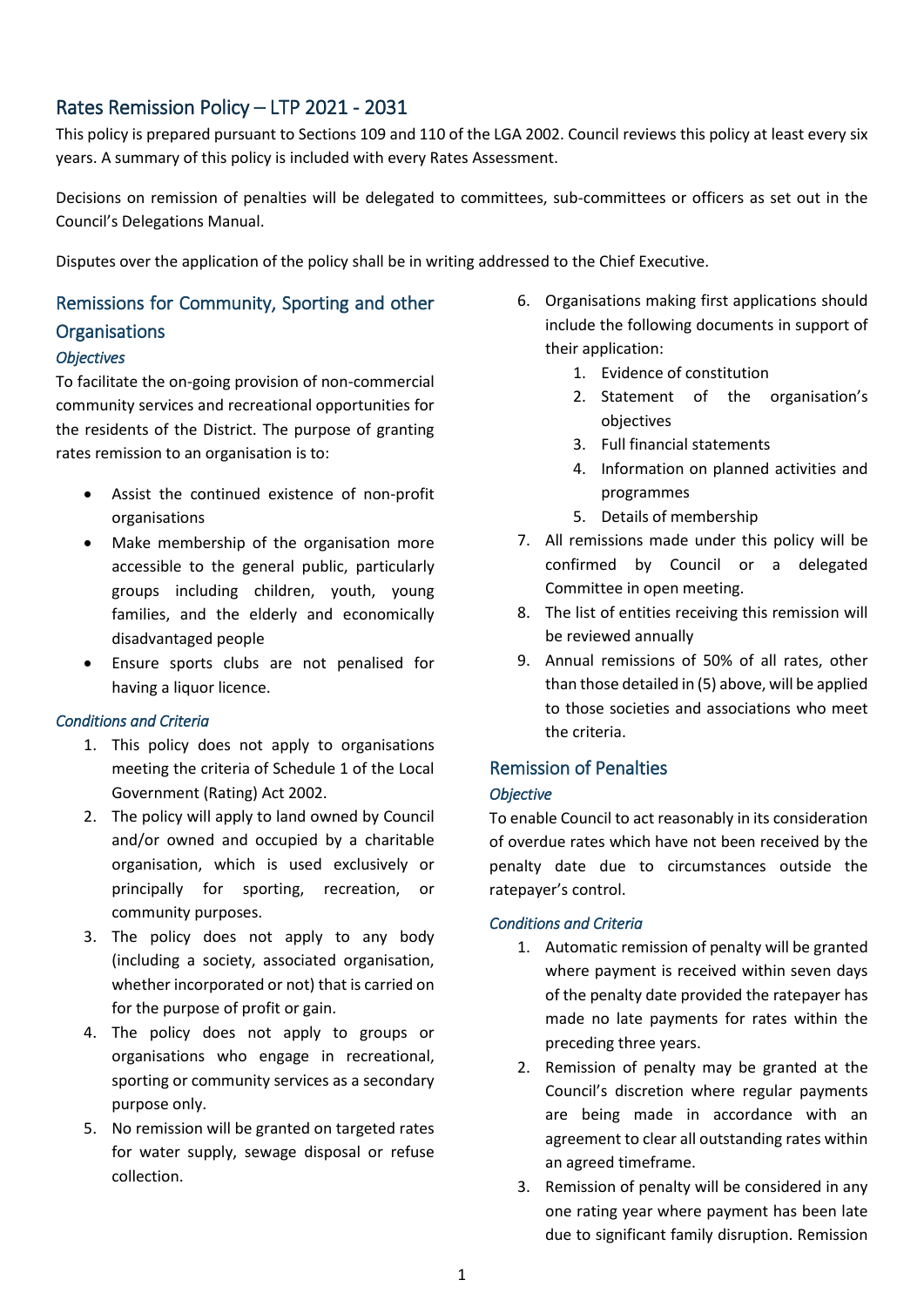will be considered in the case of death, serious illness or accident of a family member as at due date.

- 4. A penalty will be remitted where there is an administrative error on the part of Council or an agent acting for Council.
- 5. Each application will be in writing (including email) and will be considered on its merits.

# Remission of Wastewater Charges to Schools *Objective*

To provide relief and assistance to educational establishments in paying wastewater charges.

### *Conditions and Criteria*

- 1. The policy will apply to educational establishments as defined in Schedule 1 Part 1 clause 6 (a-b) of the Local Government (Rating) Act 2002.
- 2. The policy does not apply to school houses or any part of a school used for residential purposes.
- 3. Wastewater charges for schools will be calculated as follows:
- 4. Staff plus pupil numbers  $\div$  20 = number of pans. The wastewater charge for the educational establishment will be charged at:
- 5. 100% for the first four pans charges then the fifth to tenth pan charges will be discounted by 25% and all pan charges exceeding ten will be discounted by 50%.
- 6. The student numbers is the number of students on the roll on March 1 in the year immediately before the year in which the charge relates.
- 7. The number of staff is the number of full time equivalent and administration staff employed on 1 March immediately before the year in which the charge relates.

# Remission on New Subdivisions *Objectives*

- To provide temporary rates relief to new subdivisions to limit the immediate rates impact of multiple Uniform Annual General Charges (UAGC) and service charges in the first year.
- To provide a rating policy that is consistent with accommodating growth expectations for the District.

 To encourage or at least not discourage continued subdivision activity in the District as allowed by the District Plan.

### *Conditions and Criteria*

- 1. The policy will apply to land that is:
	- a. newly subdivided into 3 lots or more where the titles have been issued; and
	- b. owned by the original developer who is holding the individual titles pending their sale.
- 2. Remission of the UAGC, Community Rate, Tourism Rate and unconnected service charges will be actioned quarterly for each unsold lot except one.
- 3. Remission will apply for a maximum of two rating years.
- 4. Council or delegated committee may consider, in open meeting, an extension beyond this upon written application from the developer.

# Remission of Uniform Charges of Non-Contiguous Rating Units Owned by the Same Ratepayer

### *Objective*

To provide relief from uniform charges for rural land which is non-contiguous, farmed as a single entity and owned by the same person.

# *Conditions and Criteria*

- 1. Rating units that meet the criteria under this policy may qualify for a remission of the UAGC and specified targeted rates set on a fixed dollar charge per rating unit
- 2. The ratepayer will remain liable for at least one of each type of charge.
- 3. Applications will not be backdated
- 4. Rates types affected by this policy are:
	- Uniform Annual General Charge
	- Community rate
	- Tourism Rate
- 5. Rating units that receive a remission must be held in common ownership with each other and operated as a single farming or horticultural unit.
- 6. Applications for remissions must be in writing.
- 7. Remissions will continue (requiring no further application) until Council becomes aware of a change in circumstances or Council changes this policy.